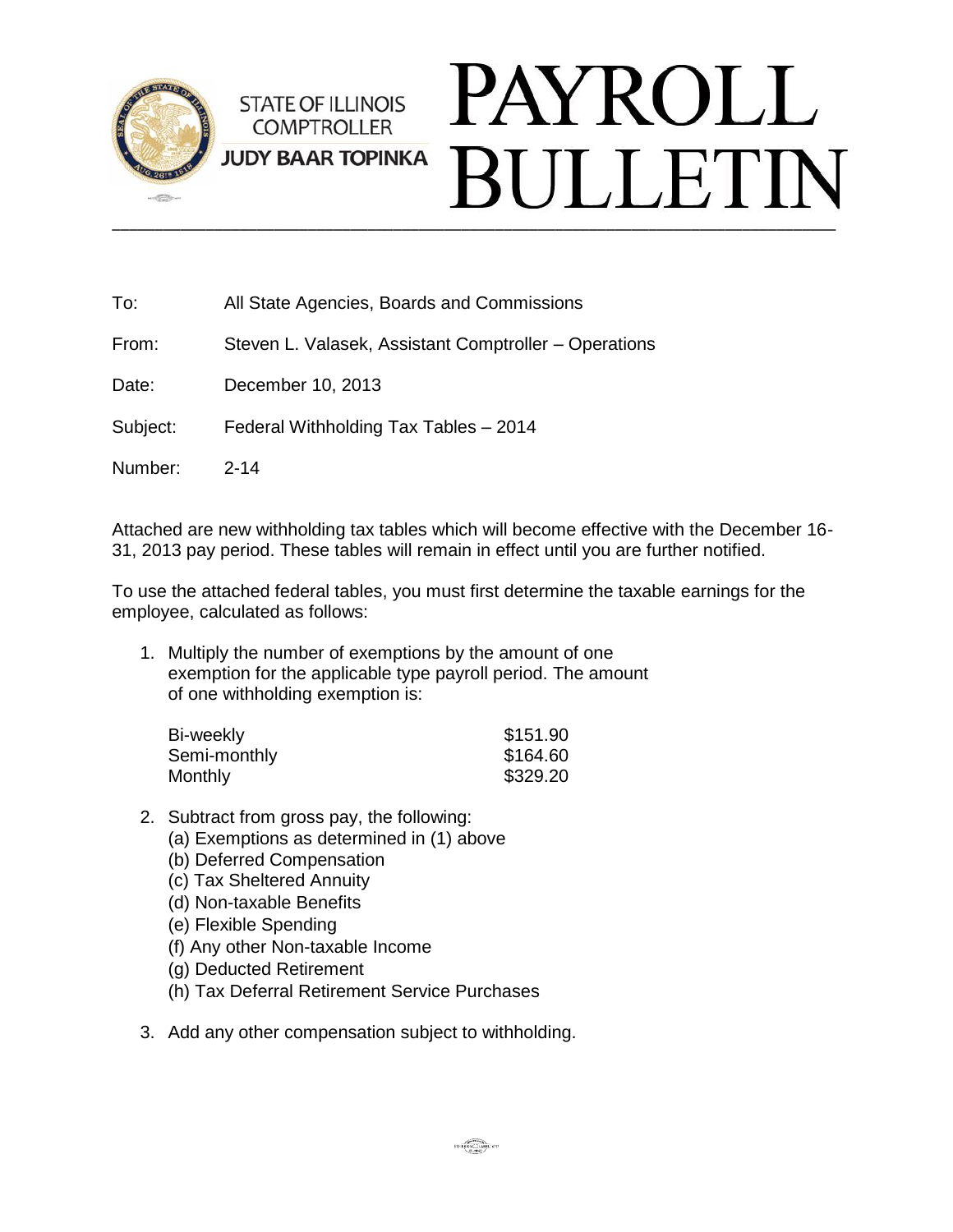- 4. Determine the amount to be withheld from the appropriate percentage withholding table (page 3).
- 5. Example:

| (a) | Gross pay, semi-monthly                                                    | \$2,000.00 |
|-----|----------------------------------------------------------------------------|------------|
| (b) | Less exemptions (married with 3<br>exemptions) $$164.60 \times 3 = 493.80$ | 493.80     |
| (c) | Less: deductions described in<br>$2(b)$ through $(h)$ page 1               | 125.30     |
| (d) | <b>Plus: Other Compensation subject</b><br>to withholding                  | 32.00      |
| (e) | <b>Taxable Gross</b>                                                       | \$1,412.90 |
| (f) | Tax on \$1,412.90 from semi-monthly                                        |            |

married table on page 3

## \$1,412.90 -1,108.00  $$304.90 \times 15\% + 75.60 = $121.34$

Agencies who have employees that are Nonresident Aliens should research the IRS website (www.irs.gov) for further withholding instructions.

Agencies may access this and other Payroll, SAMS and Accounting Bulletins on the Comptroller's website at [www.ioc.state.il.us](http://www.ioc.state.il.us/) under Resource Library.

If you have any questions regarding this bulletin or the attached tax tables, please contact our payroll office at (217) 782-4758.